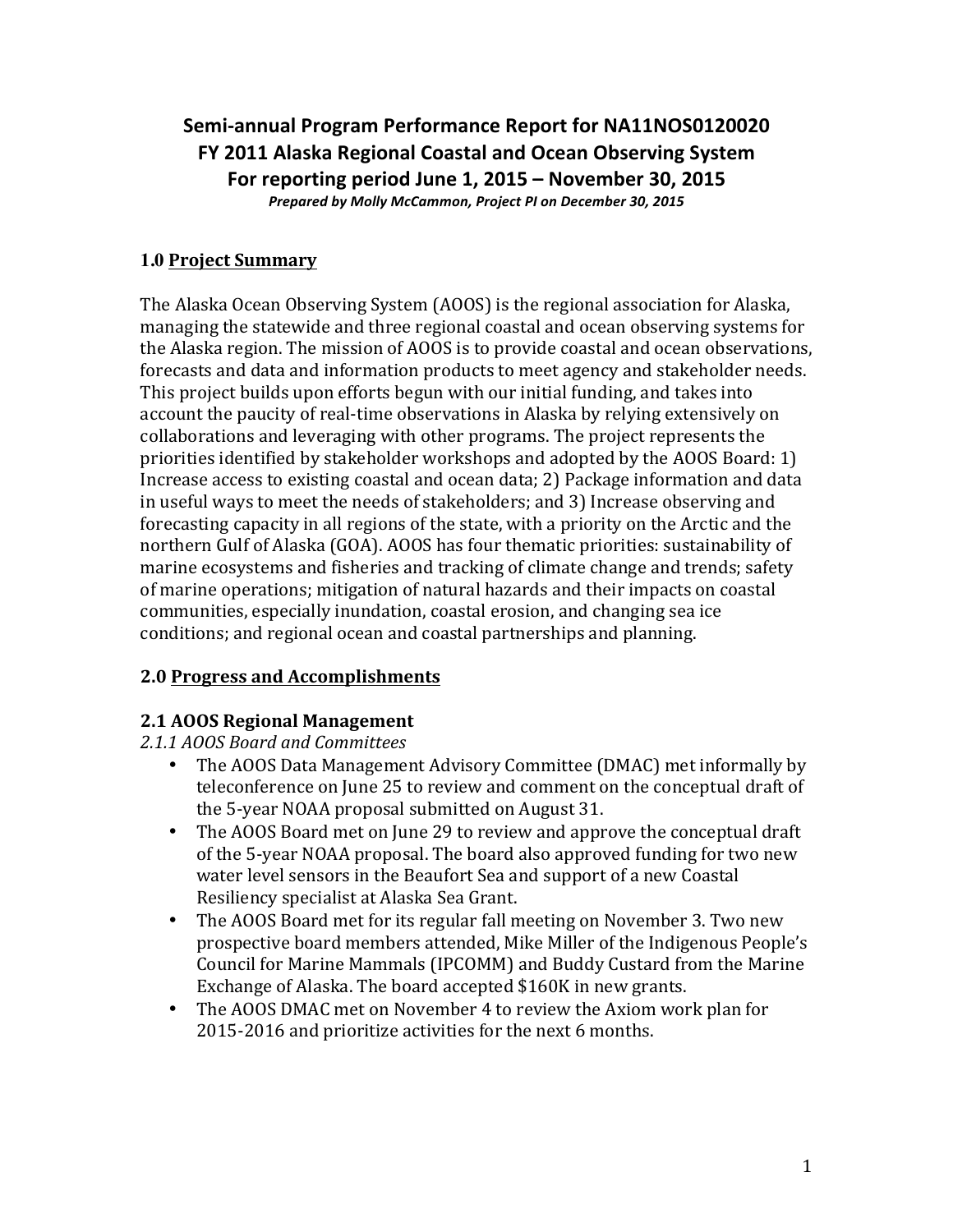#### *2.1.2 Participation in national IOOS activities*

- Executive Director Molly McCammon joined other IOOS regions on July 9 at a Congressional briefing on the Integrated Coastal Ocean Observing System, sponsored by the Senate Ocean Caucus and Senator Wicker, lead sponsor of the ICOOS Act Reauthorization. McCammon moderated the briefing, which was attended by more than 80 Congressional staffers, agency and NGO representatives. McCammon also updated Alaska's congressional staff on the AOOS and IOOS programs, and briefed Beth Kerttula, director of the National Ocean Council.
- McCammon met in Chicago August 3-5 with other members of the IOOS Association Executive Committee and IOOS program Deputy Director Carl Gouldman to prepare for the IOOS Association meeting in Florida in mid-September and to strategize on long-term funding options.
- McCammon and new AOOS Operations Director Carol Janzen attended a daylong IOOS RA Director Retreat in Gulfport Florida on September 14.
- McCammon and Janzen attended the fall IOOS Association meeting Sept 15-16 with the IOOS Program Office in St. Petersburg FL. McCammon was reelected to another 2-year term as IOOS Association Treasurer.
- Holly Kent participated in regular IOOS Education and Outreach calls.
- *2.1.3 Partnerships and external affairs - Alaska*
	- AOOS provided a hands-on workshop on June 10 for resource managers on the Cook Inlet Response Tool (CIRT) in Kenai funded through a grant from the Kenai Peninsula Fish Habitat Partnership
	- AOOS staff met with Cook Inlet Regional Citizens Advisory Council Science Director Sue Saupe, Port of Anchorage Deputy Director Sharen Walsh and Crowley representative Greg Pavellas to discuss future observational needs in Cook Inlet and the potential for data sharing. When?
	- The Yukon Delta Chinook Timing Outlook and Forecast for 2015 was released on June 1 through a partnership between AOOS, NOAA Fisheries, and the Alaska Dept. of Fish & Game.
	- On July 21, Darcy Dugan and the AOOS data team hosted an advisory group meeting for a new Cook Inlet Beluga Ecosystem Portal. The project is being funded by the National Fish and Wildlife Foundation with the goal of integrating and visualizing Cook Inlet beluga sighting data with other biological, physical and socio-economic data in the region.
	- McCammon attended the first planning meeting, July 23, for a developing UAF project, A-OK: Alaska Arctic Observatory and Knowledge Hub, to support community observations and information sharing in a changing cryosphere (sea ice, lake and river ice, snow cover, and permafrost).
	- McCammon and Dugan joined the first meeting of the NOAA Kachemak Bay Habitat Blueprint implementation team on July 27.
	- AOOS and Arctic ERMA (Environmental Response Management Application) staff met July 27 for the quarterly update agreed to in their Letter of Agreement.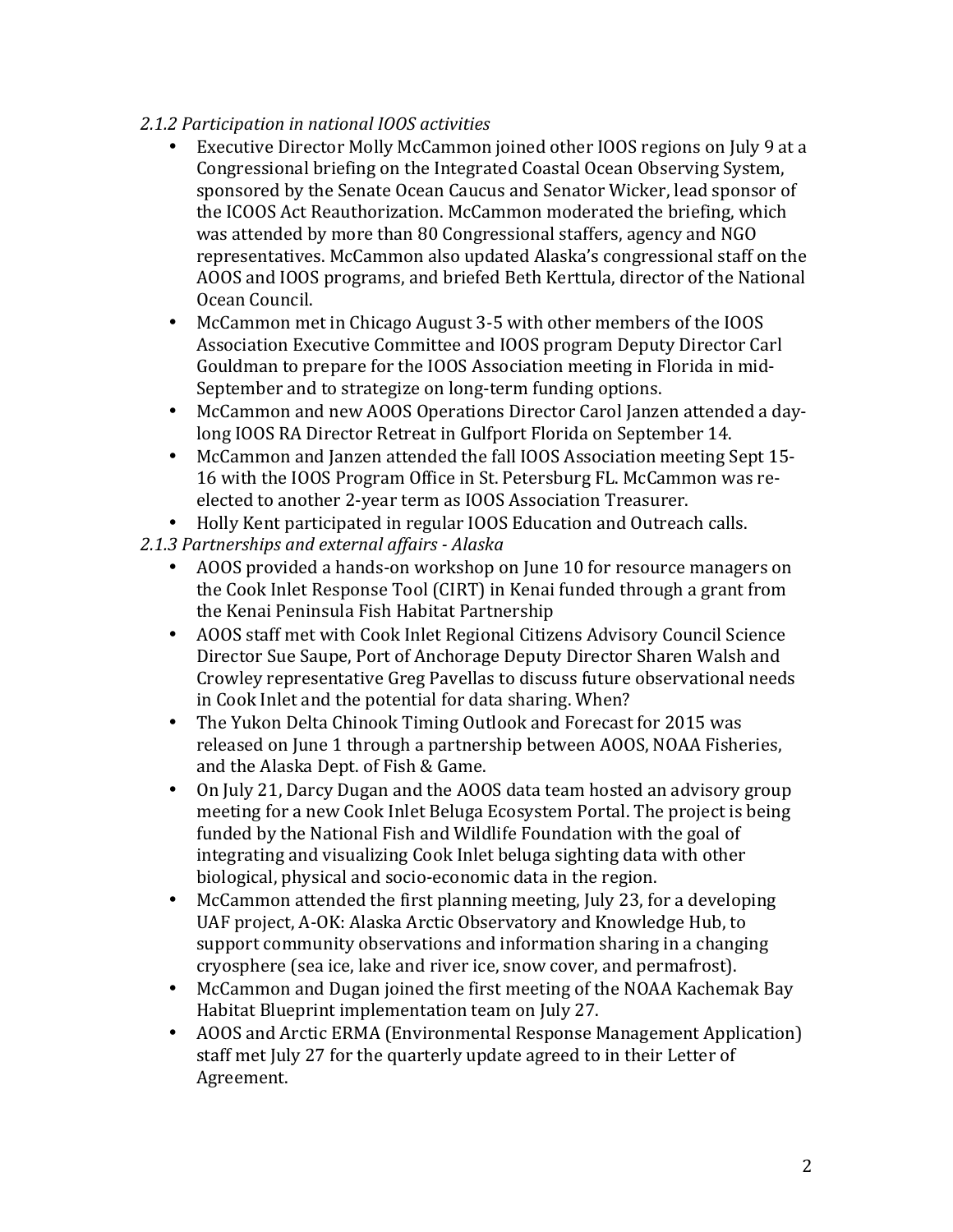- AOOS launched the "Blob Tracker" on July 29, a Blog on the Pacific sea surface temperature anomalies and their impacts on Alaska.
- McCammon and the AOOS Data Team attended the first MARES project PI meeting in Boston on August 7.
- McCammon attended the The Alaskan Arctic. A Summit on Shipping and Ports conference August 23-25.
- McCammon has been asked by Governor Walker to participate in the Alaska Host Committee for upcoming Arctic Council events to be held in Alaska during the next 2 years.
- McCammon attended the recent Alaska Climate Change Executive Roundtable meeting September 10.
- Janzen attended The Arctic Energy Summit held in Fairbanks, Alaska September 27-30.
- McCammon participated as a member of the Alaska Arctic Council's Host Committee, in several public events during the Council's Senior Arctic Officials meeting in Anchorage the week of October 19-23.
- Axiom's Chris Turner participated on behalf of AOOS October 19 in a roundtable discussion with the Arctic Council's Emergency Prevention, Preparedness and Response Working Group in Anchorage.
- Kent and Axiom's Stacey Buckelew gave a presentation and live website demonstration at the Alaska Association of Harbormasters and Port Administrators conference on October 15.
- Janzen attended the Arctic Marine Protected Areas (MPA) working group on November 9-10.
- Kent attended the 2 day Alaska Sea Grant Advisory Committee meeting November 16-17 on behalf of Director McCammon.
- AOOS partnered with Alaska Sea Grant to host sessions of the Alaska Marine Policy Forum on July 15, September 23 and November 18, 2015.
- *2.1.4 Partnerships and external affairs – national & international*
	- A number of AOOS Board members and partners joined AOOS staff in Anchorage June 9 in briefing Dr. Russell Callender, NOAA's National Ocean Service Acting Assistant Administrator, and Vice Admiral Michael Devany, NOAA's Deputy Under Secretary for Operations, on how ocean observing is making a difference in Alaska in regards to navigation safety, coastal hazards, and environmental intelligence.
	- McCammon participated in the August 31 GLACIER conference on climate change with a number of AOOS board members and partners.
	- AOOS and board members World Wildlife Fund and the US Arctic Research Commission, joined by a host of other agencies and organizations, many of them also AOOS board members, hosted a Climate Science Expo for the Media on August 30 prior to the GLACIER conference.
	- Janzen represented AOOS at the Symposium on the Impacts of an Icediminishing Arctic on Naval and Maritime Operations July 14-16 in Washington DC.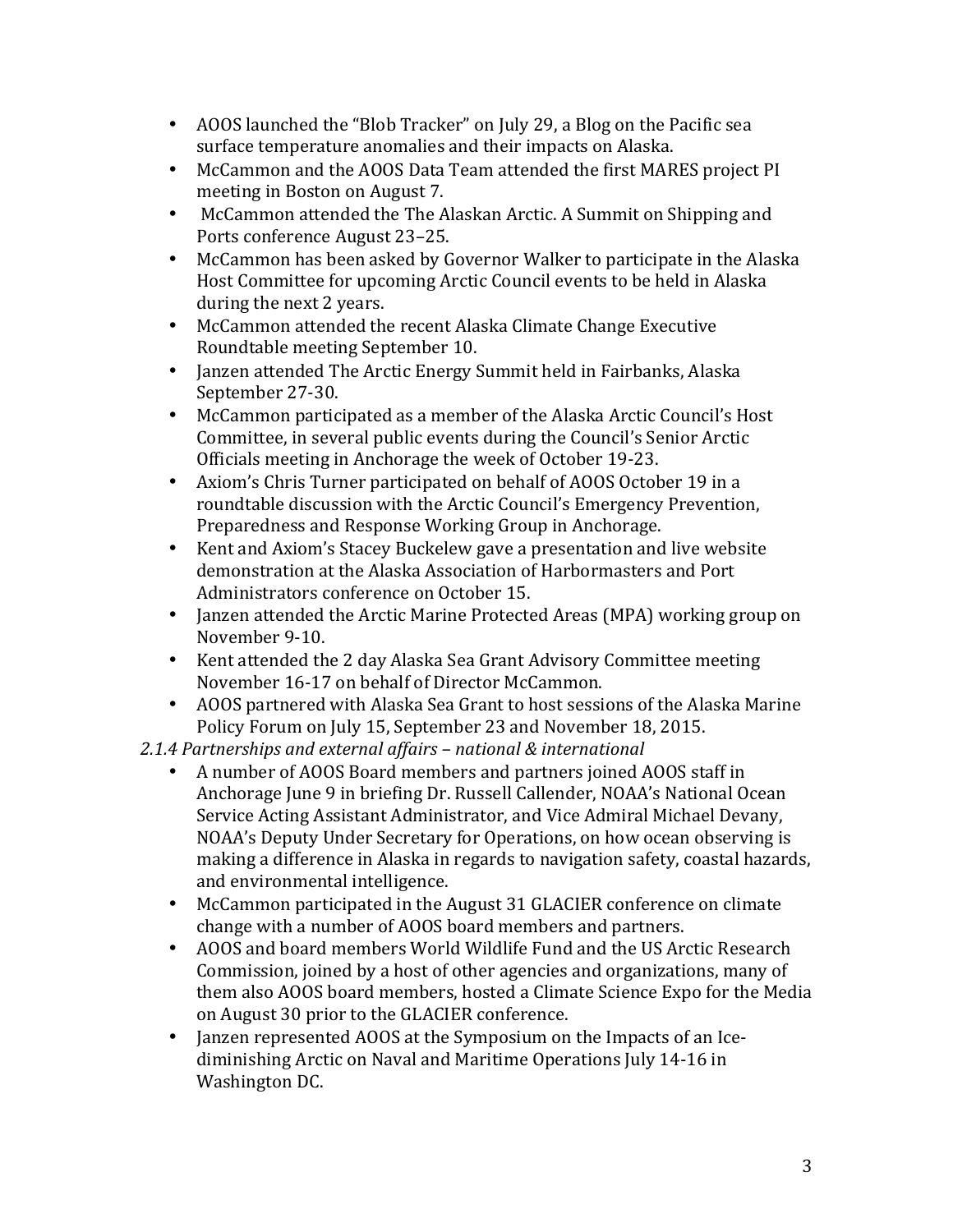- McCammon and Janzen traveled to Victoria, B.C. August 20-21 for a longplanned meeting with Ocean Networks Canada, including CEO and President Kate Moran, to discuss potential collaborations between Canada observing programs and Alaska.
- McCammon attended a dinner with the President's Science Advisor Dr. John Holdren, hosted by National Ocean Council director Beth Kerttula, in Juneau on September 1. The event provided an opportunity to discuss ocean observing with other representatives of the ocean community.
- Bob Rich stopped by the office Sept 9 and met with McCammon to discuss potential collaborations with the Arctic Research Consortium of the U.S.
- The AOOS data portal was a key component in prototype decision support tools displayed at the official launching October 21 of the US Department of Homeland Security's (DHS) Arctic Domain Awareness Center (ADAC) at the University of Alaska Anchorage. McCammon participated in the ADACsponsored workshop December 14-15 to explore U.S.-Canada opportunities for collaboration.
- McCammon presented on AOOS data tools and capabilities at the Arctic Zephyr International Search and Rescue Tabletop Exercise in Anchorage October 19-22 sponsored by the US Northern Command.
- Janzen gave an IGNITE talk on how AOOS supports Alaska's Blue Economy at the Marine Technology Society (MTS) and IEEE Oceans '15 conference October 20 in National Harbor MD.
- McCammon and Kent attended the  $23<sup>rd</sup>$  Biennial Conference from November 8-12 in Portland, Ore.
- McCammon and Janzen attended and presented at the Arctic Observing Open Science Meeting held in Seattle Nov 17-19, 2015.
- 2.1.5 Program management, administration, fundraising and financial oversight
	- Carol Janzen joined the AOOS staff as Operations Director on June 29.
	- The descoped proposal for the FY 15 AOOS budget was approved by the NOAA grants office following their request for some additional information.
	- Proposal action:
		- $\circ$  AOOS/Axiom partnered with Agnew Beck Consulting in submitting a proposal in June to provide communication tools and training for Coastal Resilience and Adaptation in Alaska, in response to an RFP from the US Fish and Wildlife Service's Landscape Conservation Cooperatives. This proposal was funded in July.
		- $\circ$  AOOS submitted a proposal to engage stakeholders and develop new planning tools in preparation for increased shipping and marine transportation in the Arctic and through the Bering Strait. The proposal was in response to a NOAA Coastal Resilience funding opportunity and will be considered for possible 2016 funding.
		- $\circ$  AOOS also supported a proposal submitted by the Alaska Dept. of Natural Resources to improve flood forecasting and community planning capabilities for western and northern Alaska.
		- $\circ$  AOOS submitted the 5-year grant proposal to NOAA on August 31.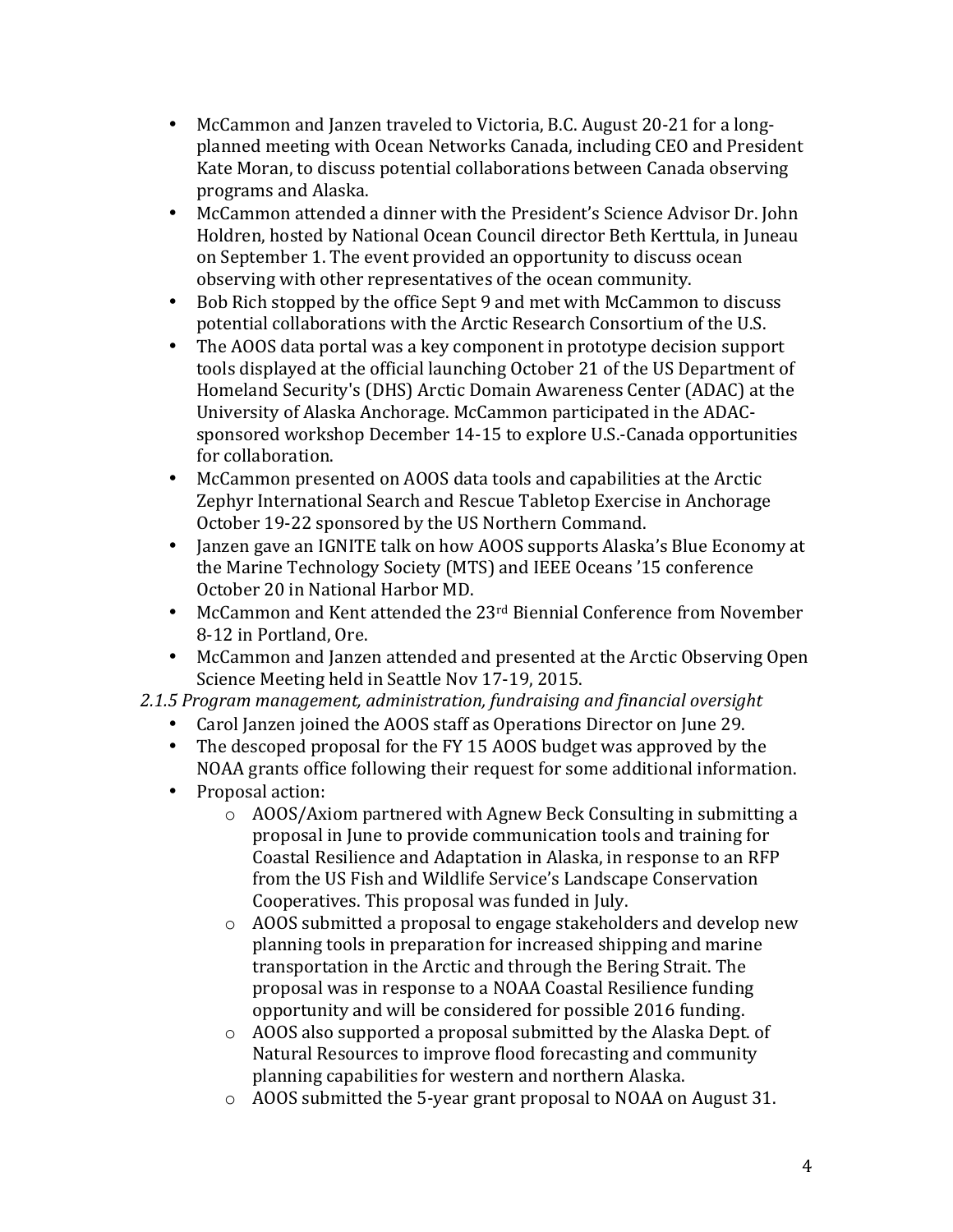### **2.2 Marine Operations**

*2.2.1 Maintain Snotel stations in Prince William Sound (PWS) and Cook Inlet (CI)*

- Subaward to PWS Science Center.
- Annual maintenance conducted by National Resources Conservation Service.
- Final report for the Hydrographic Model Validation project was received.
- Mooring retrieval system built to recover nonfunctional acoustic sensors.
- Historic ADCP data placed on the Prince William Sound Science Center Research Workspace.
- The thermosalinograph is installed in the vessel, but still needs to be wired for power and data.
- *2.2.2 Pilot AIS dissemination of weather data*
	- Subaward to Marine Exchange of Alaska (MXAK).
	- AtoN (Aids to Navigation) AIS (Automatic Identification System) installations were completed at Gustavus, Haines, Middleton Island, and Valdez.
	- Five marine weather station installations were completed at Dead Horse/Prudhoe Bay, Haines, Juneau AJ Dock (City of Juneau funded), Middleton Island and Valdez.
	- Authorization to transmit from all AIS AtoN stations was granted by the United States Coast Guard (USCG) and Federal Communications Commission. Continued improvement and updates to the control and parsing software for this project.
	- MXAK has provided a number of test AIS Data Reports to AOOS and came to an agreement on future report formatting, intervals and reporting areas. All quarterly reports should be up-to-date through September 30th, 2015.
	- Additional equipment has been procured for new installations to be completed in the winter and spring of 2016

2.2.3 Provide public access to High-Frequency Radar (HFR) data in Chukchi Sea & plan *for future HFR* 

- Successfully deployed and maintained long-range High Frequency Radar (HFR) equipment at Icy Cape, Wainwright, Point Barrow, and Cape Simpson.
- Point Barrow, Icy Cape, and Cape Simpson are remotely powered utilizing wind and solar energy, while the Wainwright site is grid powered.
- Throughout the open water season, all data was made freely available and posted to the NOAA IOOS National HFR Data Server in real-time, as well as on project websites: www.chukchicurrents.com and http://dm.sfos.uaf.edu/chukchi-beaufort/.
- *2.2.4 Weather Research and Forecasting (WRF) wind model for PWS and CI*
	- This subaward concluded.

#### *2.2.5 Maintain operational Regional Ocean Modeling System (ROMS) model for GOA*

- Subaward with YI Chao for maintenance with daily update schedule.
- Continued to run real-time PWS ROMS modeling system on daily basis and uploaded daily output to AOOS data portal. Supported AOOS DMAC team for web interpretation and visualization.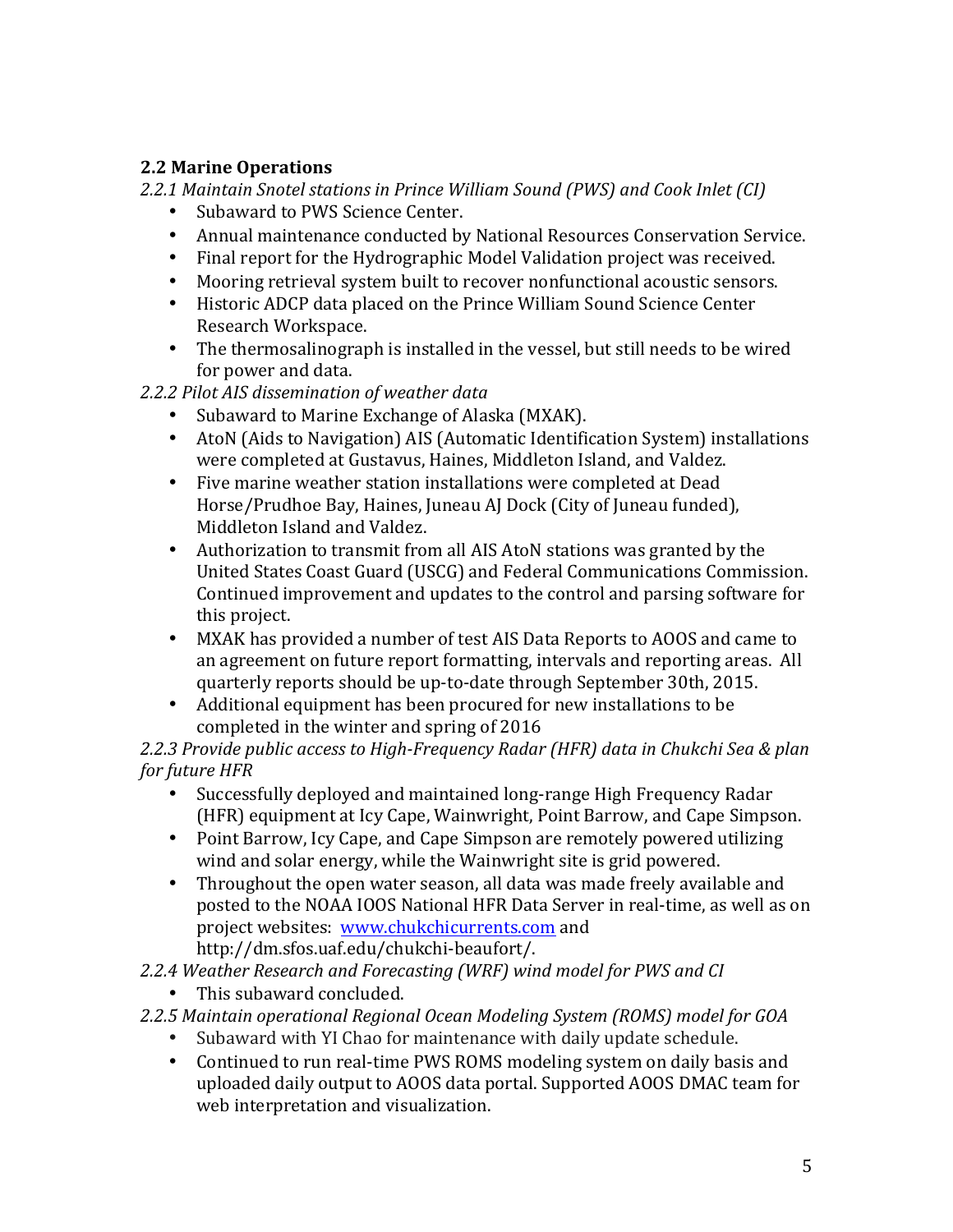- Tested the ROMS sensitivity to a new fresh-water forcing provided by Prof. David Hill and his team at Oregon State University.
- 2.2.6 Validate hydrological model for PWS
	- Subaward to Prince William Sound Science Center.
	- Model evaluations are ongoing although funding is complete.
- 2.2.7 Ingest ROMS models for Bering Sea into JPL data assimilation system
	- This project has been completed.
- *2.2.8 Beaufort Sea wave measurements*
	- UAF retrieved the mooring in late summer 2015 with a damaged release mechanism. While attempting to retrieve data it was determined that the instrument failed two days after deployment and has been sent back to the manufacturer for repair.
	- Due to delays the mooring was not redeployed in 2015.
- *2.2.9 Kenai River web cam*
	- Cook Inlet Regional Citizens Advisory Council, city of Kenai, and Marine Exchange of AK provided ongoing maintenance.

### **2.3 Coastal Hazards**

- 2.3.1 Monitor prior Alaska Harbor Observation Network (AHON) pilot projects in *Seward and Kodiak and assess further expansion of AHON*
	- Prior award with Alaska SeaLife Center.
	- Equipment is in process of being transferred to the Marine Exchange.
- *2.3.2 Maintain Coastal Data Information Program (CDIP) wave buoy in Cook Inlet*
	- Buoy deployed in April and is now streaming real-time data.
	- Buoy will remain moored over the winter season.
- *2.3.3 Produce electronic sea ice atlas*
	- Subaward to ACCAP.
	- The script for updating the Atlas has been developed, and the first increment of information  $(2013-2014)$  has been added to the ice atlas.
	- Obtained access to the Shell digital sea ice data, inventoried it in terms of spatial and temporal coverage, and currently developing a procedure to incorporate data into the primary database.
	- Work continues on a publication summarizing Alaskan sea ice variations of the past 160 years based on the Alaska sea ice atlas.
- 2.3.4 Develop coastal flooding, storm surge and sea level rise products.
	- Subaward continued with ADNR/DGGS to provide coastal hazard and vulnerability tools and products.
	- Seeding data into the Alaska Coastal Profile Tool continues.
	- Color-indexed elevation maps have been completed for: Shishmaref, Kivalina, Unalakleet, Shaktoolik, and Golovin [\(http://www.dggs.alaska.gov/pubs/id/29129](http://www.dggs.alaska.gov/pubs/id/29129)).
	- A DGGS/UAF graduate student intern established DGPS measurements of water levels at project sites to validate Chuckchi/Beaufort tide data.
	- Completed installation of 3 water level sensors at Kotzebue, Goodnews Bay/Platinum, and Wales, Alaska.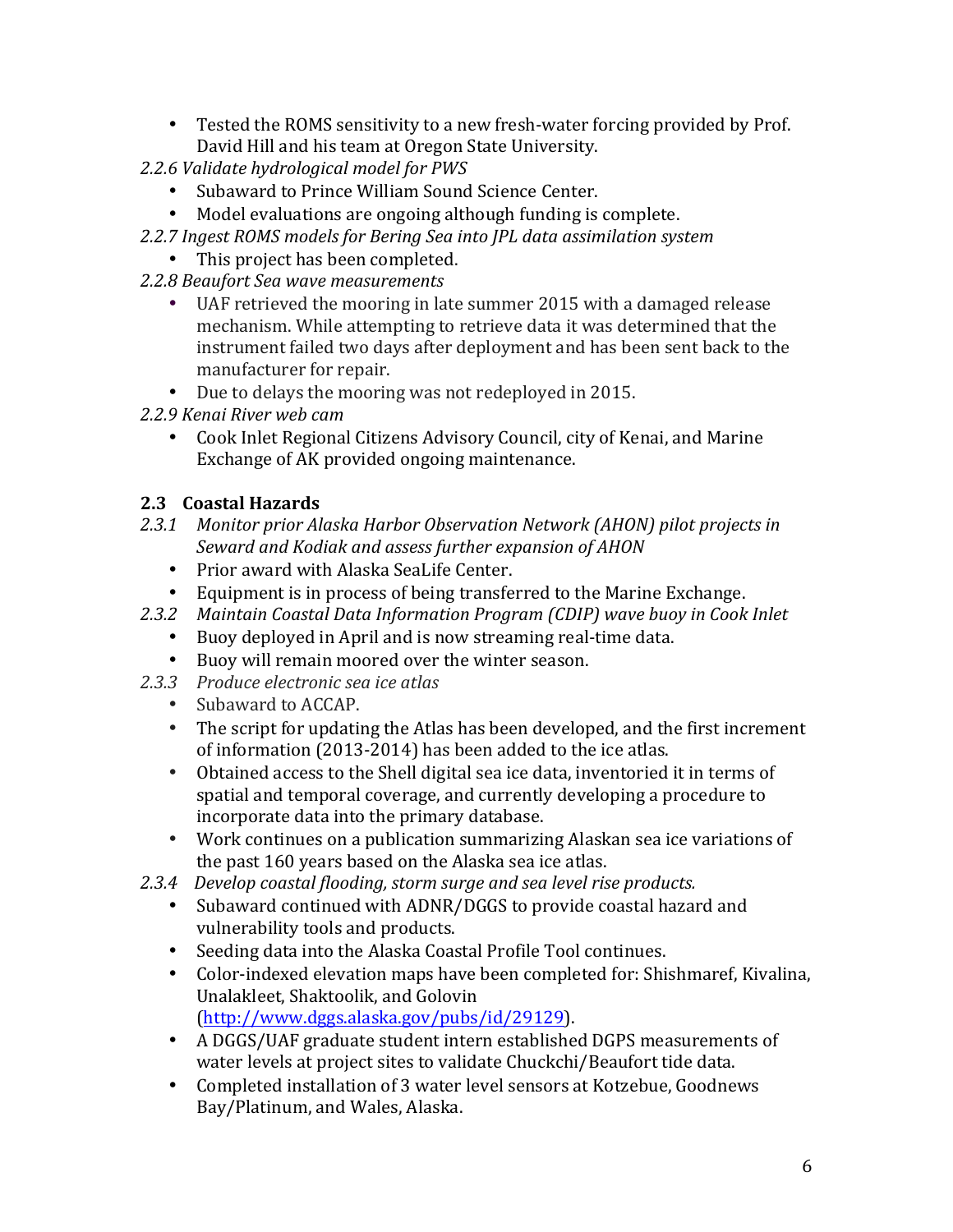### **2.4 Ecosystems/Fisheries and Climate Trends**

- *2.4.1 Maintain Arctic Research Assets Map*
	- Continued to maintain.
- *2.4.2 Support sampling along Seward Line*
	- Subaward to University of Alaska Fairbanks (UAF).
	- Anomalously warm temperatures from spring 2015 have persisted but weakened during the summer along the Seward Line.
	- Average upper-100m temperatures for the GAK stations were  $0$ -0.9 $\degree$ C above the 18-year mean for those stations, with the largest anomalies at the offshore end. The average anomaly across the line was  $0.5^{\circ}$ C. Surface water temperatures had even greater anomalies, with stratification more intense than normal along the line.
	- Li, K.Z., Doubleday, A.J., Galbraith, M.D., Hopcroft, R.R., *in press.* High abundance of salps in the coastal Gulf of Alaska during 2011: a first record of bloom occurrence for the northern Gulf. Deep-Sea Res. II.

2.4.3 Use AOOS glider for high-latitude observation node in Chukchi & test glider use *for monitoring marine mammals* 

- Subaward to UAF/Woods Hole/University of Washington to record, detect, classify, and remotely report marine mammal calls in real time from autonomous platforms. Calls are picked up by a digital acoustic monitoring (DMON) instrument and the low-frequency detection and classification system (LFDCS), using previously developed (AOOS funded) Arctic-specific call library.
- Slocum G2 glider with DMON/LFDCS ran zig-zag transect in Chukchi Sea from 11 Jul – 8 September 2015 covering over  $1000 \text{ km}$  in 2 months
- Concurrent continuous acoustic and oceanographic (temperature, salinity, current speed and direction) data were collected
- Preliminary results indicate that killer whales, humpback whales, walrus, fin whales and bearded seals were recorded.
- This deployment represented the longest glider mission in the Pacific Arctic to include near real time monitoring of marine mammals.
- Based on the successes of past AOOS-supported years, the PIs were recently awarded an NPRB grant to purchase a dedicated marine mammal glider and operate it in 2016.
- *2.4.4 Support Distributed Biological Observatory*
	- Subaward to University of Alaska Fairbanks (UAF) for NE Chukchi mooring.
	- Completed construction of 2015 mooring frame, rigging, instrument wiring, and programming.
	- Successfully recovered the 2014-2015 mooring on 20 August.
	- Successfully deployed two 2015-2016 moorings on 20 August.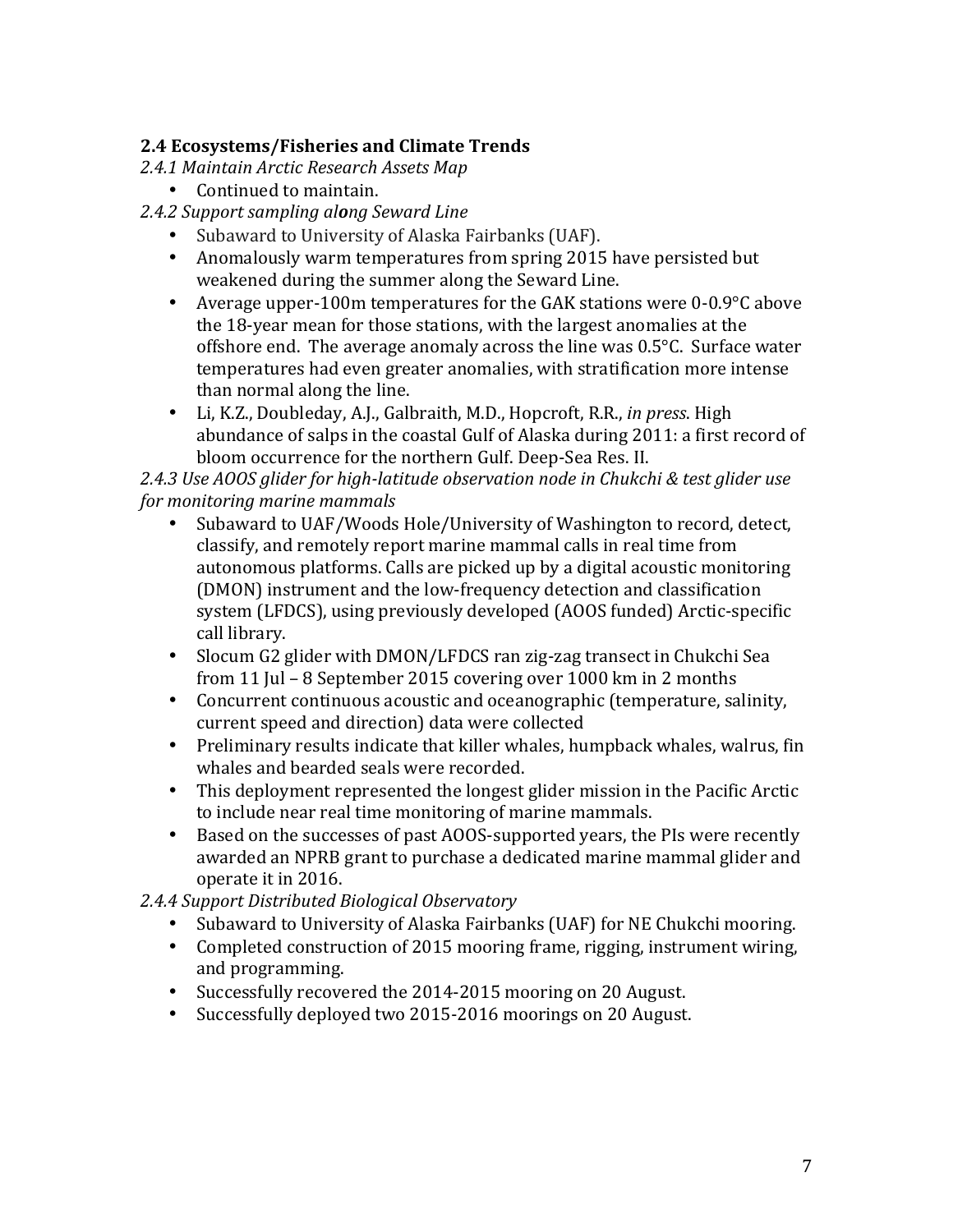*2.4.5 Maintain ocean acidification (OA) sampling along Seward Line; support OA*  sensors on moorings in Chukchi, Gulf of Alaska and Bering Sea; conduct OA monitoring *at Alutiiq Shellfish Hatchery; and develop OA forecast for Gulf of Alaska.*

- Subaward to UAF.
- Large scale coastal OA cruise in Gulf of Alaska was completed in July. This was an unprecedented OA survey of the northern Gulf of Alaska coastal waters. A number of manuscripts are in preparation, with Jessica Cross leading an overview paper.
- The network of moorings deployed around Alaska continue to collect data in real-time and are providing valuable insights into the processes that control coastal ocean acidification.
- 2.4.6 Test use of conductivity sensors at Cordova tide station
	- Subaward to PWSSC.
	- The conductivity sensor was replaced and cleaned.

2.4.7 Support mooring turnovers for biological monitoring

- Subaward to PWSSC.
- The mooring retrieval system will be used to collect 10 acoustic receivers in Port Gravina. Those receivers will be updated and prepared for deployment in the OTN array..

2.4.8 Conduct Conductivity/Temperature/Depth (CTD) surveys in Kachemak Bay and *lower Cook Inlet*

- Conducted monthly shipboard oceanographic surveys with CTD profiler at mid-Kachemak Bay transect (Homer Spit line).
- Conducted seasonal shipboard oceanographic surveys with CTD profiler at outer Kachemak Bay transect on 21 July, 13 August and 13 October 2014 (1) extra).
- Conducted additional intensive (along-bay and sub-bay) Kachemak Bay oceanographic survey with CTD profilers in August 2014 to assess response of the estuary to anomalously warm summer temperatures.
- Provided CTD data to NOS/NCCOS researchers for PSP studies, to AOOS for upload to Gulf of Alaska data portal and to CSDL for model validation.

## **2.5 Regional Ocean and Coastal Partnerships and Planning**

2.5.1 Expand data management capacity to integrate data

- Ongoing. See Section 2.6 below.
- 2.5.2 Create spatial visualization tools for AK through STAMP project -*"Spatial Tools for Arctic Mapping and Planning"*
	- Added additional data layers to Arctic Portal.
	- Submitted project's final report September 25 and closed out project.

#### **2.6 Data Management & Products – Subaward to Axiom Consulting**

2.6.1 Support AOOS website, data portal & applications. Maintain & provide access to products developed in this project. Explore developing multi-regional products with *other RAs.*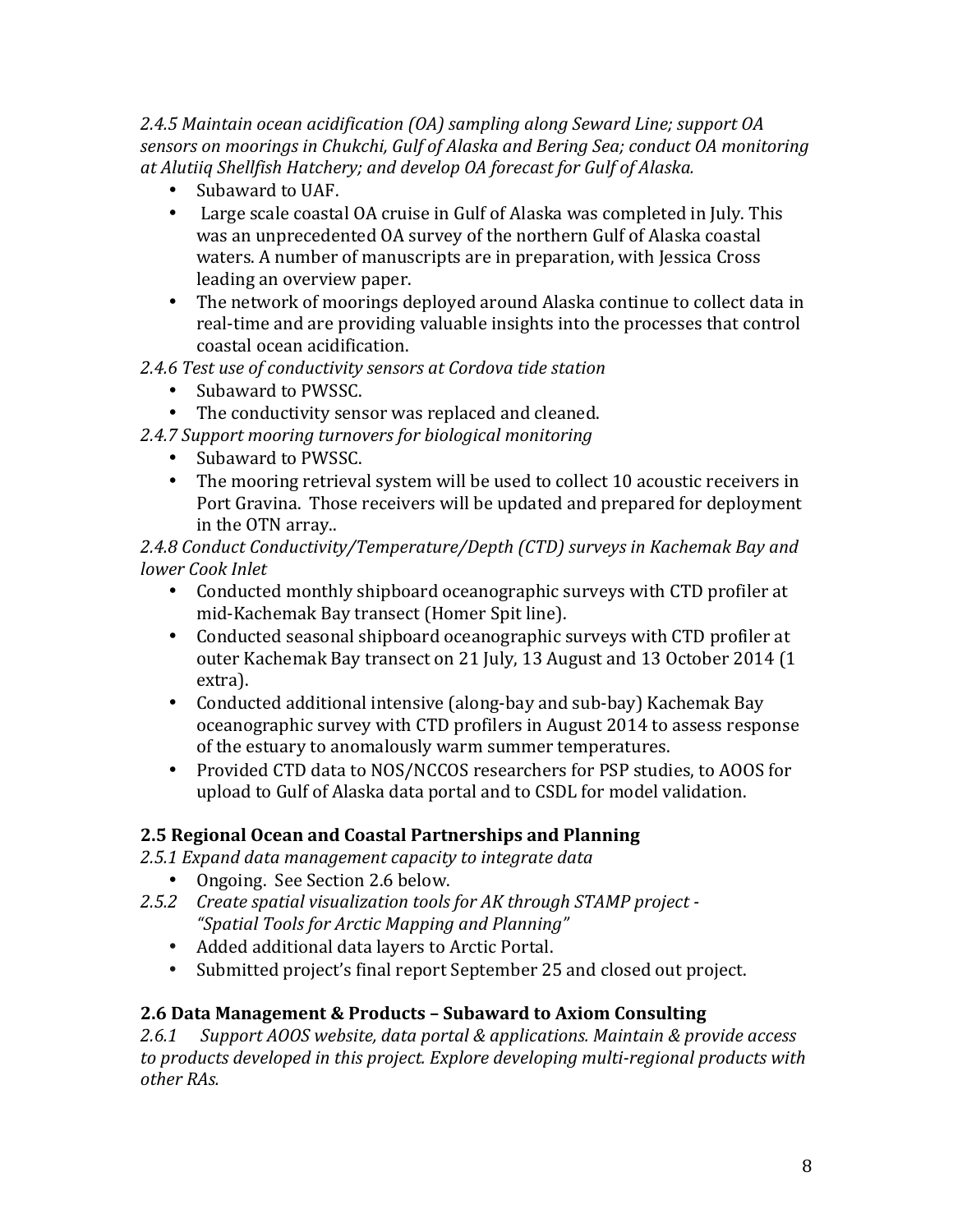- Developed new prototype 4 D capability to visualize Gliders, CTD cruises and animal telemetry data sets through  $(x, y, z, t)$ .
- Developed new capabilities to visualize biodiversity species richness with hex binning analytics. Deployed to AOOS, SECOORA and CeNCOOS biological data sets (BASIS, Arctic Eis, CSESP, RUSALCA, CalCOFI and Florida SEFSC Reef Fish dataset)
- Developed ability to run GNOME oil spill trajectories driven by wind and ocean circulation models in real time through ADAC project.
- 2.6.2 Ingest prioritized datasets, support warehouse and archive functions & provide *access through query and mapping tools*
	- Ingested and exposed all Shorezone HD video for all of Alaska.
	- BASIS data sets in third cycle of revision.
	- Prototype next generation AIS data analytics complete.
	- Cook Inlet ecosystem layers acquired and integrated (salmon abundance, habitat and AIS).
- 2.6.3 Continue ADF&G (Alaska Department of Fish & Game) partnership
	- Meeting held to finalize and wrap up project.
- 2.6.4 Collaborate with other state, regional, national and international data *management programs*
	- Draft next 5 year proposal in coordination with SECOORA and CeNCOOS
	- Established relationship with UAA DHS Center of Excellence.
	- Work with IOOS and NODC to develop improved submission pathway based upon latest CSESP data sets.
- 2.6.5 Continue to develop IOOS SOS service and assist other RAs in deployment and *begin work on IOOS Systems Integration Test.*
	- Processed Tiffany Vance CTD data sets into netCDF compliant packages.
	- Project scoping complete for Scalability Experiment.
	- Development on 52 north SOS 2.0 specification initiated
	- Added additional data sources to IOOS scalability map (missing NDBC) stations and RA providers).
	- Exposed high level application programmer interface (API) to scalability map.
	- Attended meeting (August 2015) in Silver Spring to define requirements for scalability map integration.
	- Working with ATN data providers (MARES and Josh London at NMML) to develop submission pathway for ATN DAC.
	- Converged upon HFR group requirements for data transfer and archive.
	- Supporting national MBON effort with research workspace and data coordination activities.
- 2.6.6 *Develop new products and applications* 
	- Transition of AOOS portal to next generation HTML5/WebGL framework complete.
	- Implemented multidimensional data model (Ocean in 4D).
	- Enabled complex GIS datasets (ones with large numbers of feature types) to provide intelligent information for users during roll over events.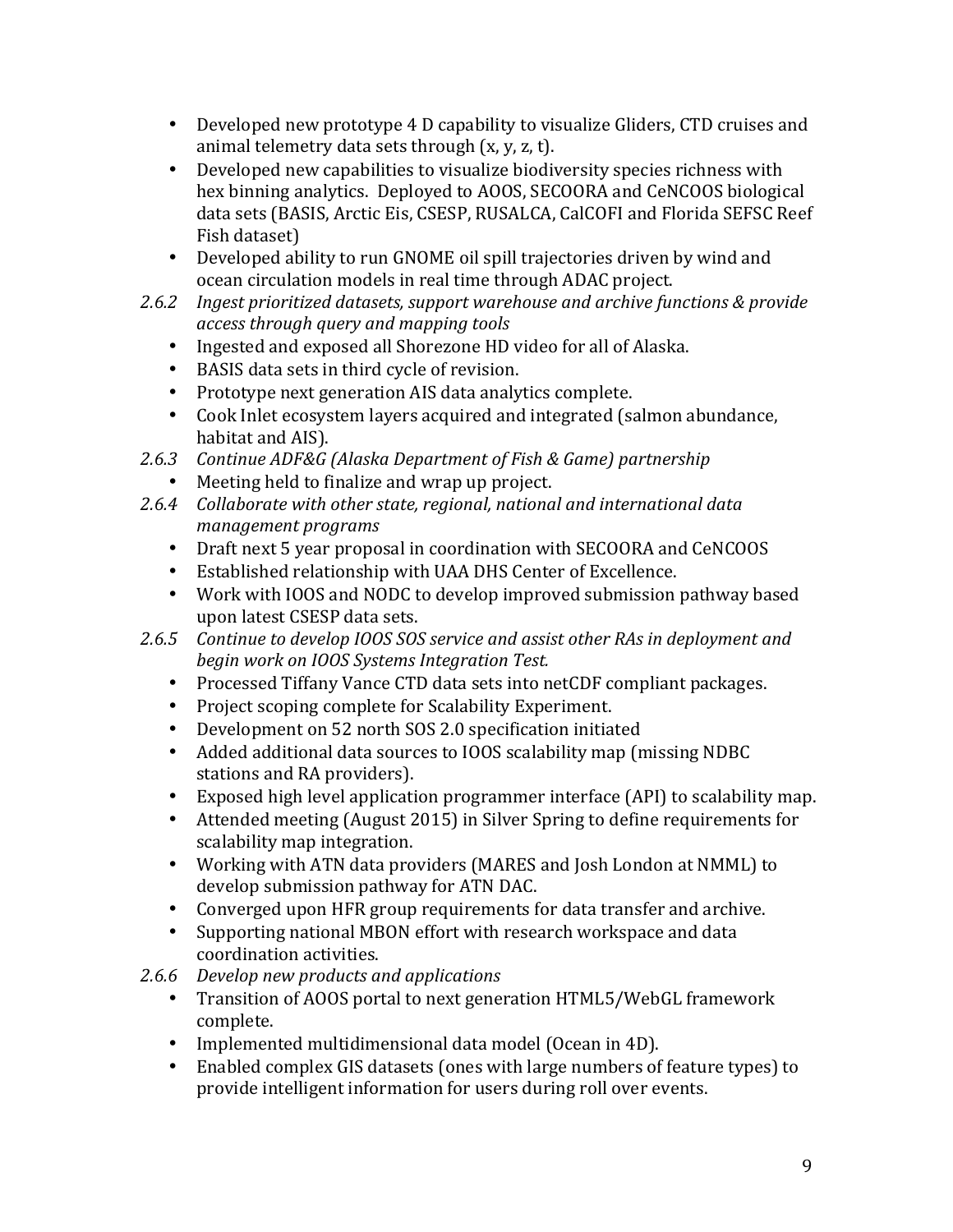• Implemented new search indexes to support more advanced querying by space, time, taxonomy and parameter.

2.6.7 Provide Data Management services for integrated research programs with separate funding: EVOSTC Long Term Monitoring & Herring Research and Monitoring Programs; NPRB's Gulf of Alaska Integrated *Ecosystem Research Program; BOEM MARES; RUSALCA program; and Arctic Ecosystem Integrated Survey.* 

- NPRB Annual Program added to Research Workspace
- MARES year 1 DM activities wrapping up
- AMBON field season 1 data sets acquired and posted on Research Workspace.

*2.6.9 Serve up oil & gas industry data on AOOS portal*

• Annex 4 datasets acquired and sent to NCEI.

#### **2.7 Modeling & Analysis**

2.7.1 Initiate statewide circulation model exchange & ensemble modeling

• Proposed Alaska Modeling Testbed in 5-year proposal.

### **2.8 Communication, Education & Outreach**

*2.8.1 Support COSEE Alaska partnership*

- Continue to support Community Based Monitoring page on AOOS website.
- Closed out COSEE project.
- *2.8.2 Support AOOS website, Facebook and publications*
	- Continued to add content to website and Facebook page, including news, featured stories, and explanations for new data tools.
	- Produced monthly updates.
	- Circulated quarterly e-newsletter to list-serve of over 500 recipients.
	- Produced hard copy summer newsletter.
	- Held 2015 AOOS film contest.

## *2.8.3 Scope out potential Alaska Oceans & Coast Report*

• Funding for report is included in next 5-year proposal.

2.8.4 Interact with stakeholders and partners

- Will Koeppen presented a hands-on workshop for resource managers on the Cook Inlet Response Tool (CIRT) in Kenai June 5.
- AOOS staff met June 1 with Cook Inlet Regional Citizens Advisory Council Science Director Sue Saupe and Port of Anchorage Deputy Director Sharen Walsh and Crowley representative Greg Pavellas to discuss future observational needs in Cook Inlet and the potential for data sharing.
- A number of AOOS Board members and partners joined AOOS staff in Anchorage June 9 in briefing Dr. Russell Callender, NOAA's National Ocean Service Acting Assistant Administrator, and Vice Admiral Michael Devany, NOAA's Deputy Under Secretary for Operations, on how ocean observing is making a difference in Alaska in regards to navigation safety, coastal hazards, and environmental intelligence.
- On July 21, Darcy, Rob Bochenek and Stacey Buckalew from the AOOS data team hosted an advisory group meeting for a new Cook Inlet Beluga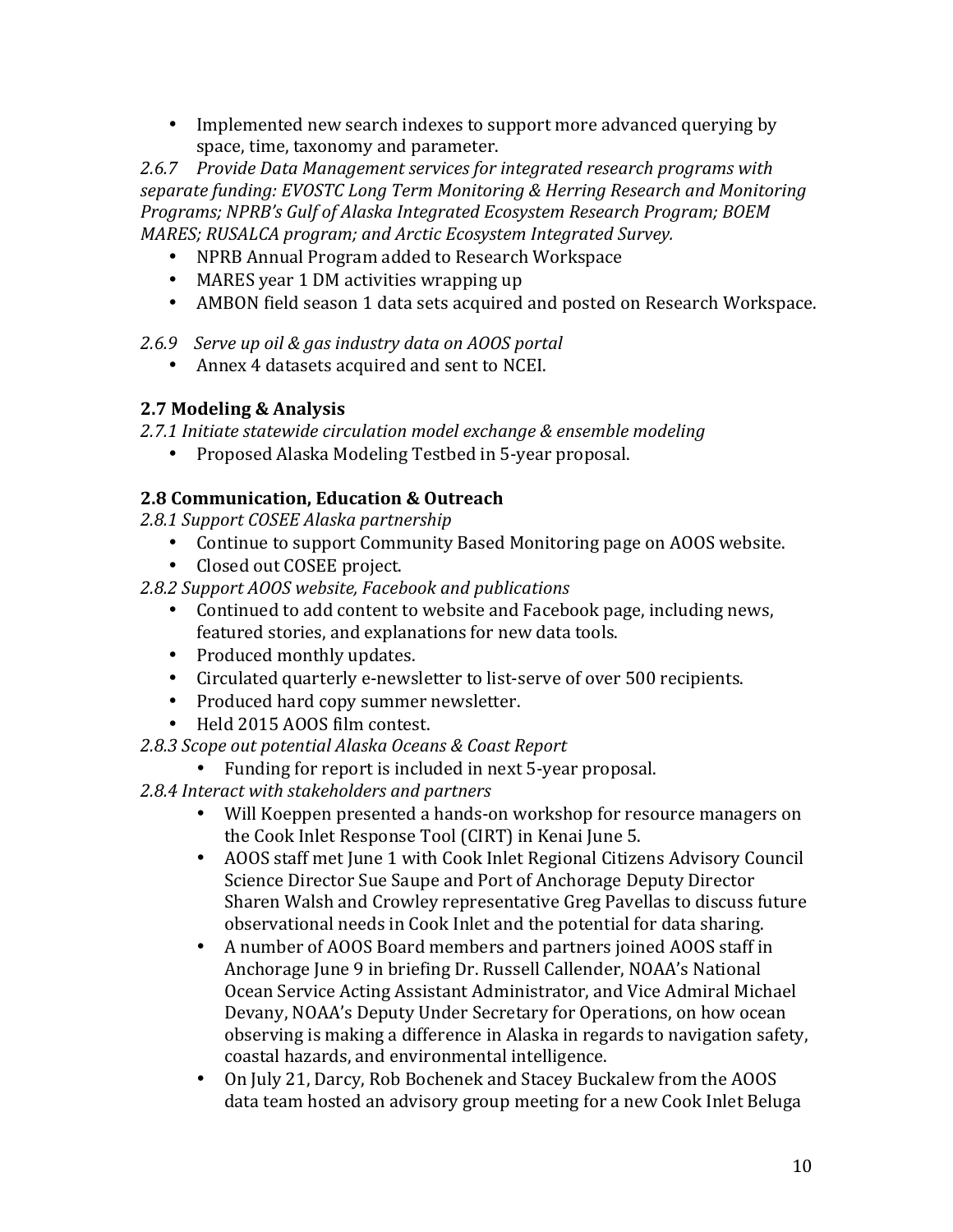Ecosystem Portal. The goal of the project is integrating and visualizing Cook Inlet beluga sighting data with other biological, physical and socioeconomic data in the region.

- Director McCammon and Darcy Dugan joined the first meeting of the NOAA Kachemak Bay Habitat Blueprint implementation team on July 27. Kachemak Bay was one of three locations in the U.S. chosen to receive NOAA funding for restoration projects, long-term monitoring and research activities, habitat mapping, salmon habitat studies, and training and education programs in the area.
- Director McCammon and AOOS Operations Director Carol Janzen traveled to Victoria, B.C. for a long-planned meeting with Ocean Networks Canada, including CEO and President Kate Moran, to discuss potential collaborations between Canada observing programs and Alaska.
- Director McCammon attended the recent Alaska Climate Change Executive Roundtable meeting September 10
- Operations Director Carol Janzen attended The Arctic Energy Summit held in Fairbanks, Alaska September 27-30. Carol presented a slide demo of the AOOS Arctic Data Portal and provided examples of what kinds of data plots and products are available.
- Director McCammon presented on AOOS data tools and capabilities at the Arctic Zephyr International Search and Rescue Tabletop Exercise in Anchorage October 19-22 sponsored by the US Northern Command. Axiom's Chris Turner participated on behalf of AOOS October 19 in a roundtable discussion with the Arctic Council's Emergency Prevention, Preparedness and Response Working Group in Anchorage.
- Operations Director Janzen gave an IGNITE talk on how AOOS supports Alaska's Blue Economy at the Marine Technology Society (MTS) and IEEE Oceans '15 conference October 20.
- Holly Kent and Stacey Buckelew gave a presentation and live demo of the Ocean Data Explorer to a group of 35 people at the Alaska Association of Harbormasters and Port Administrators conference on October 15.
- AOOS staff met with Arctic ERMA staff November 6 to share current and planned work for the two organizations. Both AOOS and ERMA agreed to quarterly meetings to ensure that resources are leveraged.
- Director McCammon briefed the Exxon Valdez Oil Spill Trustees Council November 12 on the status of the Gulf Watch Alaska Program. The Council approved funding for year 5 of the 20-year program. Molly is the overall program lead and AOOS provides data management services for both Gulf Watch and the Herring Research and Monitoring Program.
- Directors McCammon and Janzen attended and presented at the Arctic Observing Open Science Meeting held in Seattle Nov 17-19.
- As the Municipality of Anchorage representative on CIRCAC, Director McCammon briefed new mayor Ethan Berkowitz and attended the December 3-4 meeting in Anchorage.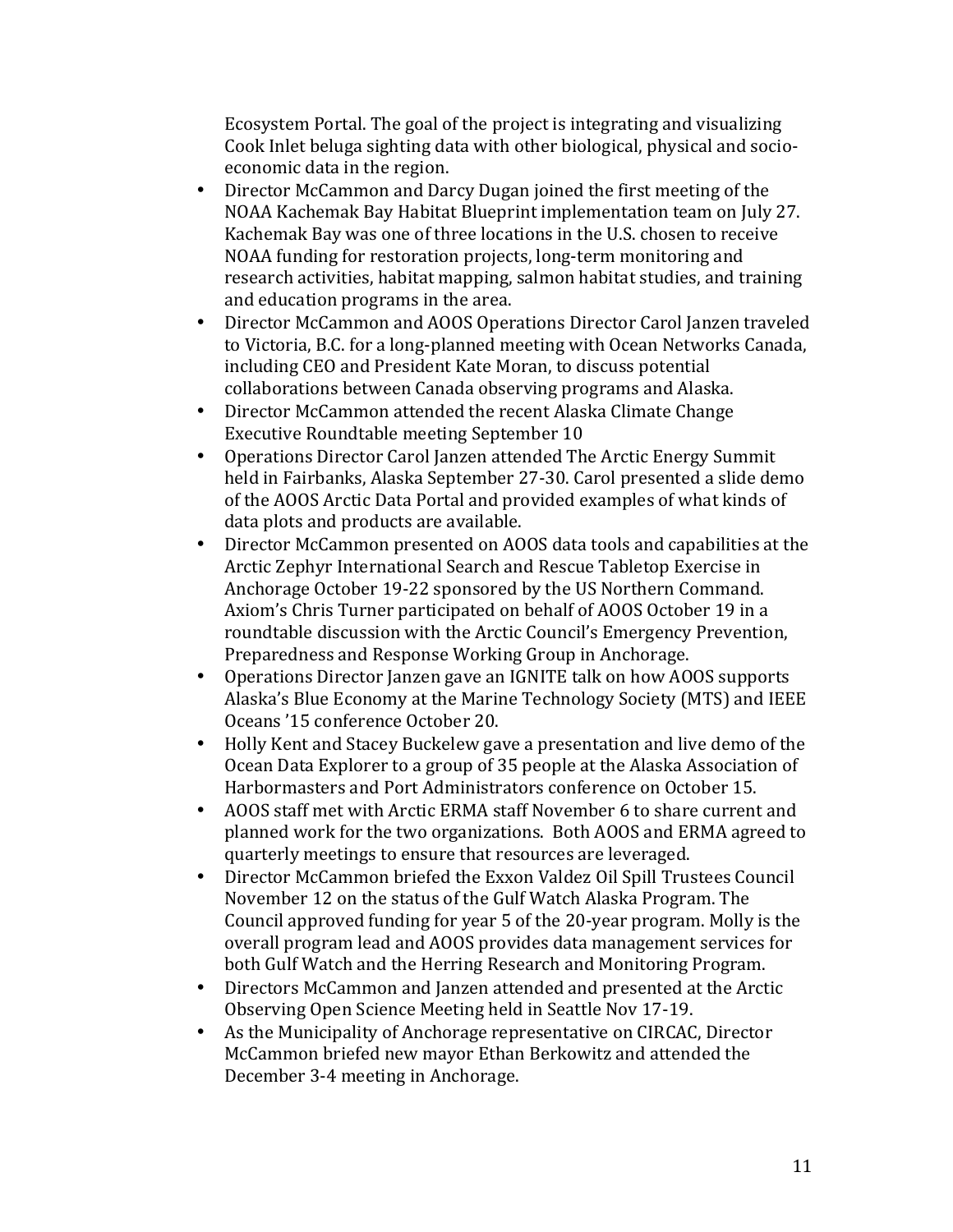#### **3.0 Scope of Work (Priorities for next 6 months, December 1 2015 - May 30, 2016, and anticipated changes to SOW)**

## **3.1 AOOS Regional Management**

*3.1.1 AOOS Board and Committees*

- Full board meeting planned for March 16, 2016.
- Data Management Advisory Committee informal meeting planned for spring 2016.
- *3.1.2 Participate in national IOOS*
	- Continue to participate in IOOS Association activities.
- *3.1.3 Partnerships and external affairs – in Alaska*
	- Continue to participate in partnership activities.
- *3.1.4 Partnerships and external affairs – national & international*
- *3.1.5 Program management, administration, fundraising and financial oversight*
	- Work on additional funding proposals.
	- $\bullet$  Continue to work on certification submission.

### **3.2 Marine Operations**

*3.2.1 Maintain Snotel stations in PWS and CI*

- Contract for maintenance of Snotel stations.
- *3.2.2 Pilot AIS dissemination of weather data*
	- Upgrade power supply to remote weather station in Southcentral Alaska (Rocky Island) where solar power alone is insufficient to meet power demands in winter.
	- Install AIS AtoN transceivers in Ketchikan, Kodiak, Sitka, Cordova and Seward.
	- Install weather sensors in Kodiak, Sitka, Cordova and Seward.
	- We were unable to install a remote weather station on any Prudhoe Bay barrier islands this summer due to land-use issues. We will continue to identify all stakeholders and property owners to secure the necessary permissions for an installation during the summer of 2016.

*3.2.3 Provide public access to HFR data in Chukchi & plan for future HFR*

- Assess how many field sites can be run next year with current funding.
- Renew permits and indemnity for landowners at field site locations.
- Plan logistics and field site locations for the 2015 field season.
- *3.2.4 Maintain WRF wind model for PWS and CI*
	- This project is completed.
- *3.2.5 Maintain operational ROMS model for GOA*
	- Continue to run the real-time PWS ROMS modeling system on the daily basis.
	- Continue to upload the ROMS model output daily to the AOOS DMAC web site and support the AOOS DMAC team for web interpretation and visualization.
	- Complete the test the ROMS sensitivity to a new fresh-water forcing provided by Prof. David Hill and his team at Oregon State University.
- *3.2.6 Validate hydrological model for PWS*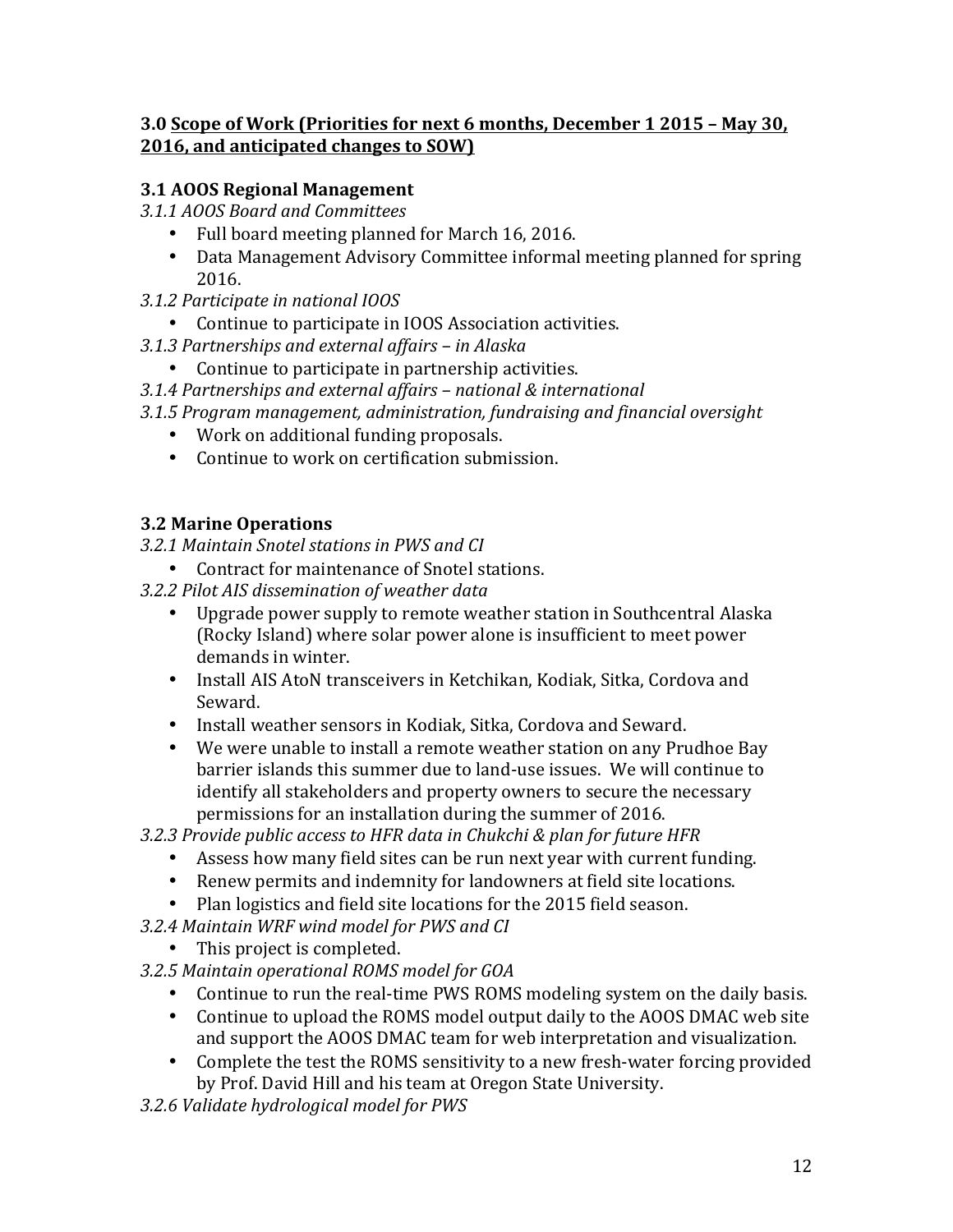- Complete winter hydrographic survey of Prince William Sound.
- Complete thermosalinograph installation.

3.2.7 Ingest ROMS models for Bering Sea into Jet Propulsion Laboratory (JPL) data *assimilation system*

• No activity. Completed.

*3.2.8 Deploy bottom-mounted pressure sensors in Beaufort*

- There are plans to deploy the mooring in 2017.
- Use of the wave observations for validation of area WaveWatch III forecasts will be investigated further.
- *3.2.9 Install Kenai River web cam*
	- Monitor.

#### **3.3 Coastal Hazards**

3.3.1 Monitor prior AK Harbor Observation Network pilot projects in Seward and *Kodiak and assess further expansion of AHON*

- Implement MXAK takeover.
- *3.3.2 Maintain CDIP wave buoy in Cook Inlet*
	- Monitor.
- *3.3.3Produce electronic sea ice atlas*
	- Next major update (through December 2015) will be completed in March 2016, upon receipt of the satellite passive microwave data from the National Snow and Ice Data Center (NSIDC).
	- All passive-microwave-derived gridded fields in the historical atlas as well as the updates will be quality-controlled to eliminate spurious coastal strips of sea ice.

*3.3.4 Develop coastal flooding, storm surge and sea level rise products.*

- Assist NSEDC in deployment of Norton Sound buoy.
- Contact has been extended to Axiom so that DGGS can provide the coastal profile data in an ingestible format for the AOOS portal.
- Extend this map series to more communities in flood-vulnerable locations.
- Complete white paper on water level data gaps in Alaska, agency-specific priorities and sensor type/location feasibility following the May 2015 Integrated Water Level workshop.

#### **3.4 Ecosystems/Fisheries and Climate Trends**

*3.4.1 Maintain Research Assets Map*

- Continue to maintain.
- *3.4.2 Support sampling along Seward Line*
	- Process Spring 2015 samples and move on to September 2015 samples.
	- Present Seward Line data at AMSS, Pacific Anomalies Workshop #2, and Ocean Sciences Meeting (New Orleans).
	- Work on manuscripts describing the first 18 years of Seward Line Zooplankton Data and the 2014/15 anomaly.
	- Next Seward line cruise is scheduled for early May this will be the 19th consecutive spring cruise.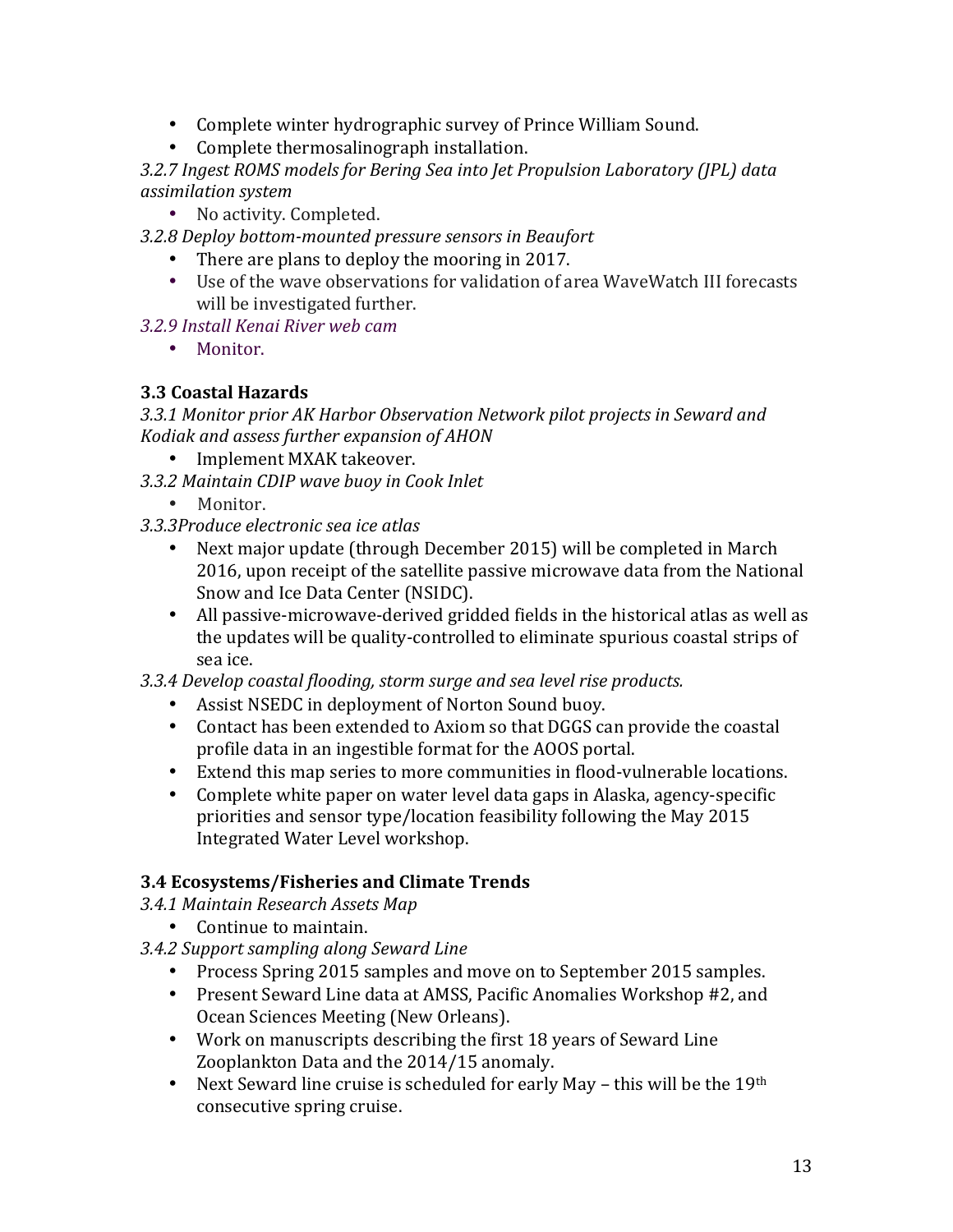*3.4.3 Use AOOS glider for high-latitude observation node in Chukchi & continue testing use of gliders for other uses*

- Raw acoustic data will be analyzed for all occurrences of marine mammal and anthropogenic sounds.
- Acoustic and oceanographic data (or links thereto) will be provided to Axiom for inclusion in the AOOS website.
- *3.4.4 Support Distributed Biological Observatory: Chukchi Ecosystem mooring*
	- Hold Chukchi Mooring PI meeting at AMSS to plan for upcoming mooring turnarounds and discuss options for results publication.
	- Purchase batteries and equipment and then construct the 2016 mooring.
- *3.4.5 Maintain OA sampling along Seward Line & OA mooring sensors*
	- OARC will coordinate with the Hakai Institute to install a second BoL system at OceansAlaska in Ketchikan.
	- In May of 2016, we will conduct the spring Seward Line cruise.
- *3.4.6 Test use of conductivity sensors at Cordova tide station*
	- Calibrate sensor.
- *3.4.7 Support mooring array for biological monitoring*
	- Ongoing.
- *3.4.8 Conduct CTD surveys in Kachemak Bay and lower Cook Inlet*
	- Conduct monthly CTD surveys at mid-bay transect in Kachemak Bay.
	- Conduct 1-2 seasonal CTD surveys at outer bay transect in Kachemak Bay.
	- Provide processed CTD data to AOOS data contractor (via Ocean Workspace) for inclusion in public AOOS Ocean Data Explorer.

## **3.5 Regional Ocean and Coastal Partnerships and Planning**

*3.5.1 Create data management capacity to integrate data*

• Ongoing. See section 3.6 below.

# **3.6 Data Management & Products**

3.6.1 Support AOOS website, data portal & applications. Maintain & provide access to products developed in this project. Explore developing multi-regional products with *other RAs.*

- Implement AOOS lite application for lower bandwidth users.
- Optimize methods for visualizing gliders and floats.
- Deploy prototype Smartphone application.
- 3.6.2 Ingest prioritized datasets, support warehouse and archive functions & provide *access through query and mapping tools*
	- Acquire North Slope Borough data sets and make available via workspace.
	- Work with Shell to acquire and curate legacy of Arctic data collection.
	- Expose Western Alaska unstructured grid models from Rob Grumbine through AOOS portals
- *3.6.3 Continue ADF&G partnership*
	- Wrap up project.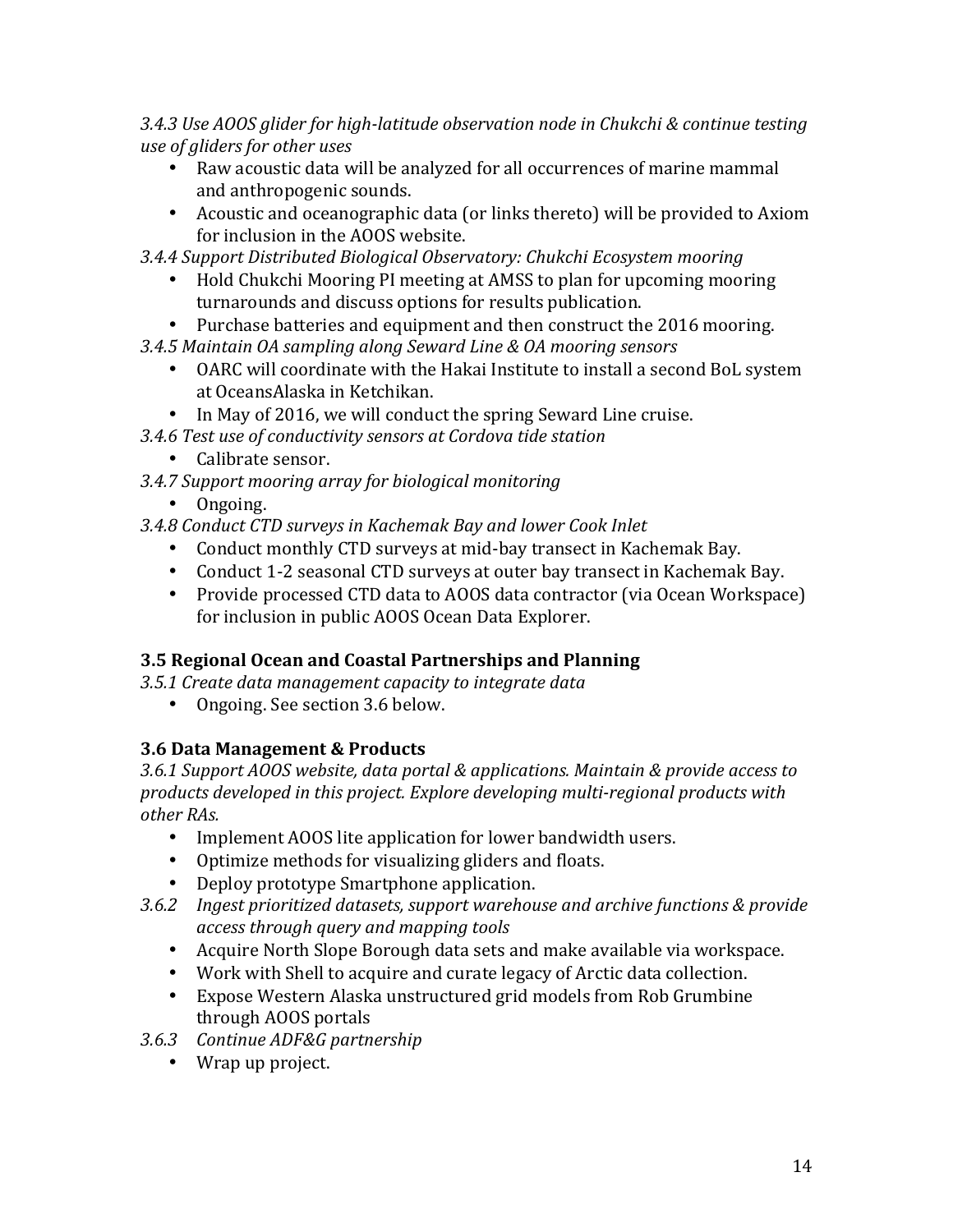- 3.6.4 Collaborate with other state, regional, national & international data *management programs*
	- Explore relationship with UAA ADAC.
	- Work with MBON community to develop cross regional biodiversity standards.
	- Work with Arctic cyber infrastructure groups on collaborative proposals.
	- Continue to develop Scalability Experiment and integrate into IOOS catalog.
	- Work with RAs to develop QARTOD implementation strategy.
	- Work with IOOS and NCEI to develop improved submission pathway.
- 3.6.5 Continue to develop/support IOOS SOS service and assist other RAs in *deployment and conduct System Integration Test.*
	- Complete development on 52 north SOS 2.0 specification.
	- Add additional isolated data sources to IOOS scalability map.
	- Complete integration Scalability map into IOOS catalog.
	- Integrate ATN datasets into relevant RA and ATN DACs using standards that have been created.
	- Establish RSYNC process and centralize radial data sets fro HFR group.
	- Continue to support national MBON effort with research workspace and data coordination activities..
- *3.6.6 Develop new products and applications* 
	- Complete development on multidimensional data model (Ocean in 4D).
	- Finalize Cook Inlet beluga Sightings DB layer..
	- Develop seasonal averages (climatology tool) for long-term sensor time series.
- 3.6.7 *Develop advanced visualization system for time series (RUSALCA, Seward Line,* GAK 1, Fisheries Data).
	- Process and stage additional zooplankton data sets for RUSALCA and other CBMP Arctic datasets for next generation data visualization.

*3.6.8 Provide Data Management services for integrated research programs: EVOSTC*  Long Term Monitoring & Herring Research and Monitoring Programs; NPRB's Gulf of Alaska Integrated *Ecosystem Research Program; BOEM's MARES; RUSALCA program; Arctic EIS program; and Arctic Marine Biodiversity Observing Network – all with separate funding*

- Cultivate and expand capabilities of AOOS Research Workspace.
- Attend all PI meetings.
- Deploy annual report tool for NPRB annual program research workspace project.
- Curate Arctic Eis data sets.

#### *3.6.9 Serve up oil & gas industry data on AOOS portal*

- Manage access to industry data and facilitate updates to the resource.
- Make data publicly available with simple search tool..
- Acquire legacy Shell data that hasn't been acquired through CSESP program.
- Continue to Work with NCEI to streamline archive process.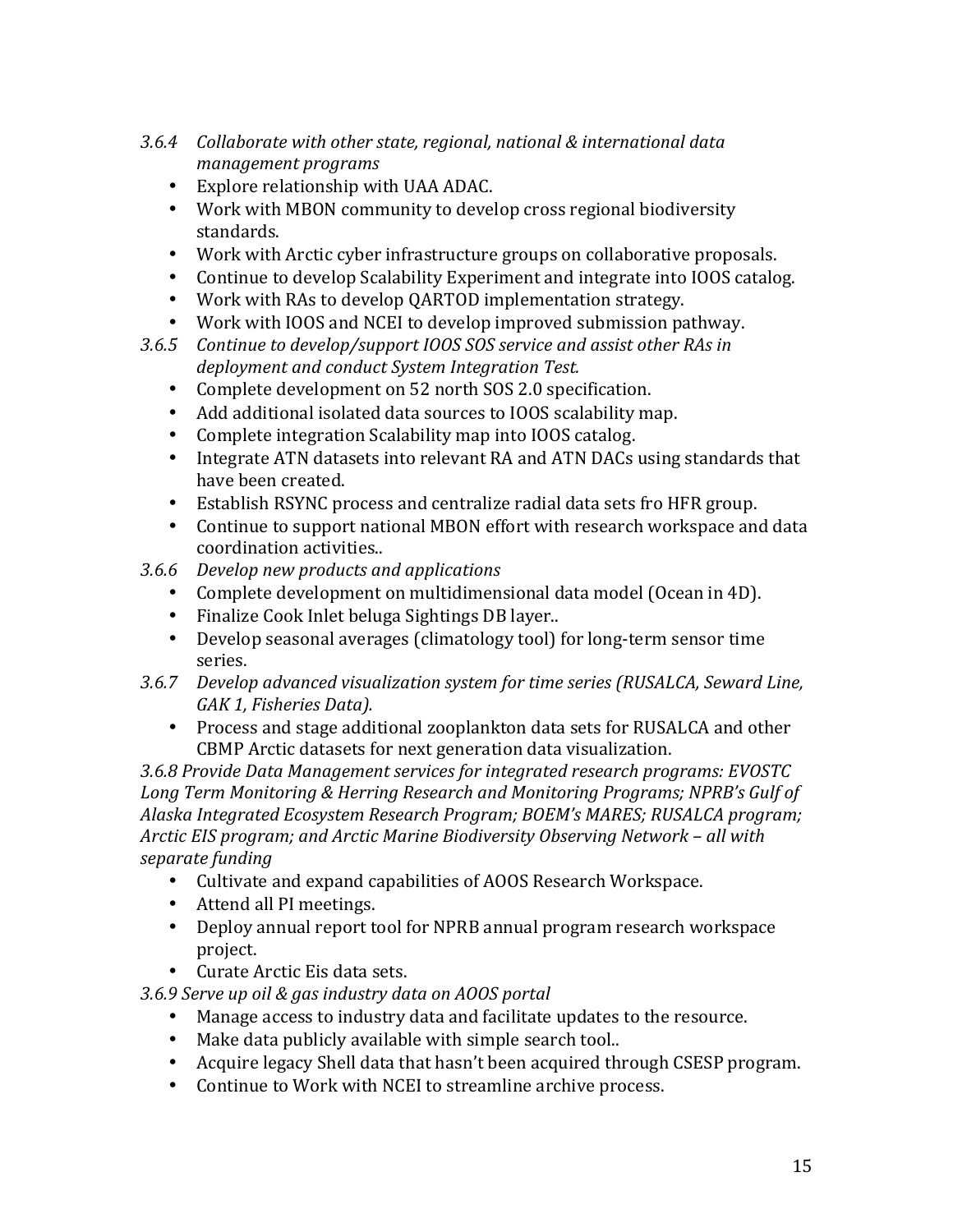#### **3.7 Modeling & Analysis**

- 3.7.1 Initiate statewide circulation model exchange & ensemble modeling
	- Continue discussion on future AOOS modeling efforts.

### **3.8 Communication, Education & Outreach**

*3.8.1 Support AOOS website and publications*

- Produce summer newsletter, bi-monthly e-news, and monthly ED updates.
- Implement observing project pages on website.
- Work with partner institutions to include link to AOOS on their website.
- *3.8.2 Scope out potential Alaska Oceans & Coast Report*
	- Begin scoping phase for this report.
- *3.8.3 Interact with stakeholders and partners*
	- Continue providing demos of AOOS tools to interested organizations and agencies.
	- Reach out to local media contacts to improve frequency of earned media.
	- Publicize the third annual AOOS Ocean Film Contest.

#### **4.0 Personnel and Organizational Structure**

Nothing planned.

#### **5.0 Budget Analysis**

All financial reports are up to date and have been submitted on time.

#### **6.0 Issues**

None at this time.

#### **7.0Special Report: Products and Services**

*7.1 New or improved regional products or services*

- Spatial Tools for Arctic Mapping and Planning (STAMP) portal updated with additional data layers and existing layers and metadata refreshed.
- New prototype 4 dimensional visualization capability implemented and applied to gliders, animal telemetry and CTD cruise data for Seward Line, MARES ATN data, RUSALCA and Arctic EIS.
- Working with University of Alaska Anchorage on the Arctic Domain Awareness Center (ADAC) to develop improved tools for emergency response in the Arctic.
- Developed capability to run next generation NOAA GNOME oil spill trajectory model driven by HYCOM (ocean currents) and NCEP (surface winds).
- Working with Defenders of Wildlife to develop Bering Strait emergency response tool
- Next generation historic AIS database prototype developed for Cook Inlet and Bering Strait historic AIS data sets (120 million AIS records).
- 69 additional real time sensors being exposed through the AOOS Real Time Sensor Map.
- 12 new operational model/remotely sensed data sets established as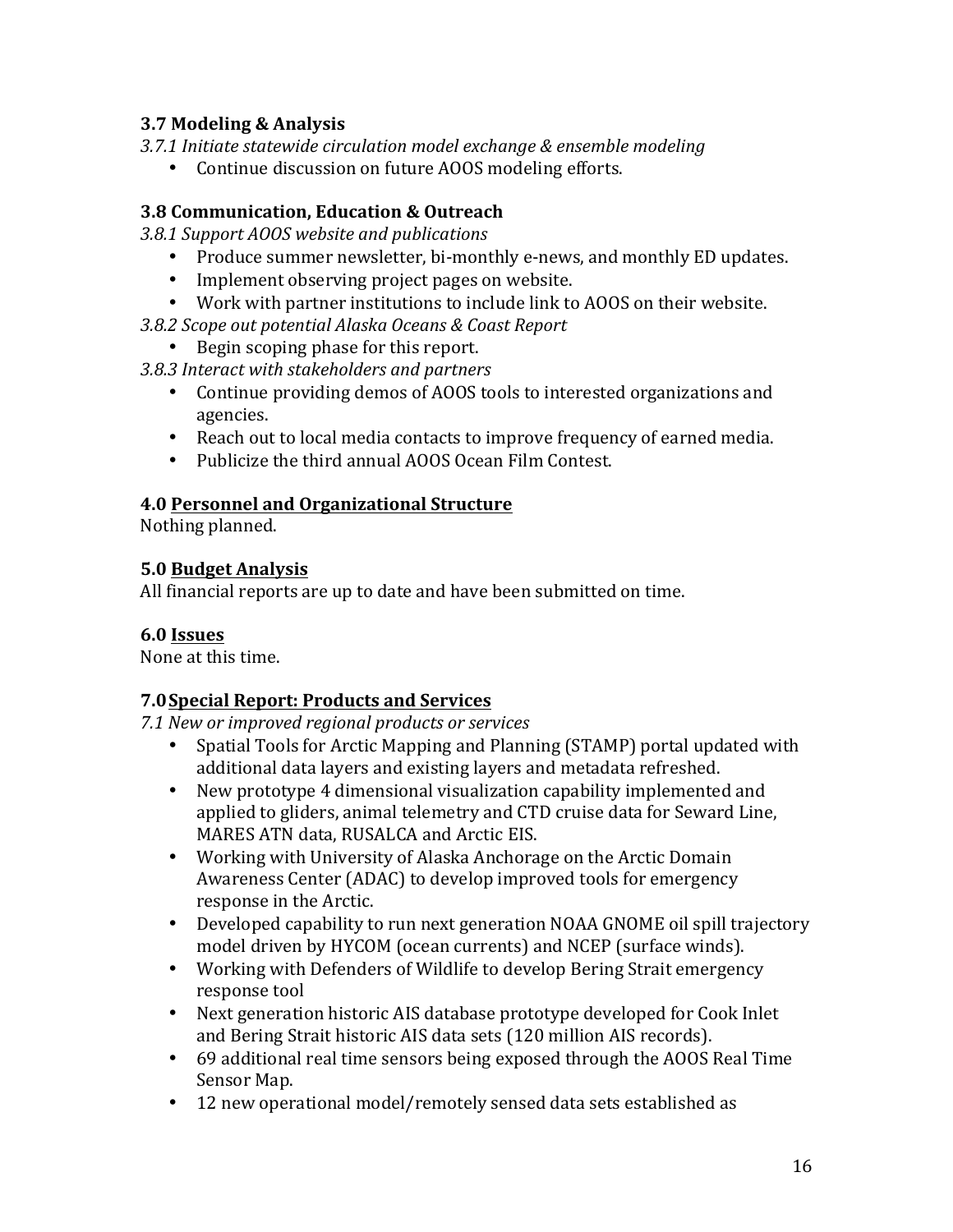additional real time import to the backend AOOS data system.

- Continued to cultivate a platform (Research Workspace) to support integrated research programs.
- Supported access to Arctic Industry Data through the secured Research Workspace.

*7.2 New or improved national products or services*

- National Scalability map continues to be expanded and hardened to integrate all national sensor network feeds.
- HF Radar working group project to centralize all range files has been initiated.
- MBON DMAC support activities are in full swing working with Florida, California and Alaska groups.
- Participated in ODIP meeting in Paris to isolate SOS tasks. Further developed the SOS software stack based upon IOOS requirements and published code base for use by all RAs and the national IOOS office.

## **8.0 Special Report: Data Management**

8.1 Progress towards standards-based foundation for DMAC capabilities

- AOOS data management staff have made progress on defining requirements for the SOS 2.0 specification.
- Data Management team at AOOS has been working with OBIS and the IOOS office to implement and refine standards for the IOOS Biological Data Services to support the MBON effort.
- AOOS staff are also working with the animal telemetry community to develop standards for metadata and transfer formats

#### *8.2 Demonstrated progress towards:*

#### *8.2.1 Open data sharing*

- Several integrated research programs are using the AOOS ocean workspace to centralize, document and publish out data sets via AOOS portals.
- AOOS data archive has increased its data and metadata holdings considerably and improved its user access tools. Larger amounts of data are much more accessible by the general public. AOOS website metrics show increased numbers of users who stay longer on the AOOS web portals.
- *8.2.2 Provision of data to WMO GTS*
	- Much of AOOS data is exposed through interoperability protocols and is also available to WMO GTS systems from the source that AOOS acquires it from.
- *8.2.3 Implementation of a service-oriented architecture*
	- ERDAP servers have been added to the AOOS cyber infrastructure stack.
	- Interoperability enhancements including increased quality of metadata for higher levels of discoverability.
- *8.2.4 Use of common vocabularies and identifiers*
	- ITIS and WORMS taxonomic entities have been applied to biological data sets
	- CF Conventions have been applied across gridded and sensor metadata. ITIS has been integrated into the Research Workspace to assist with taxonomic association of project metadata.